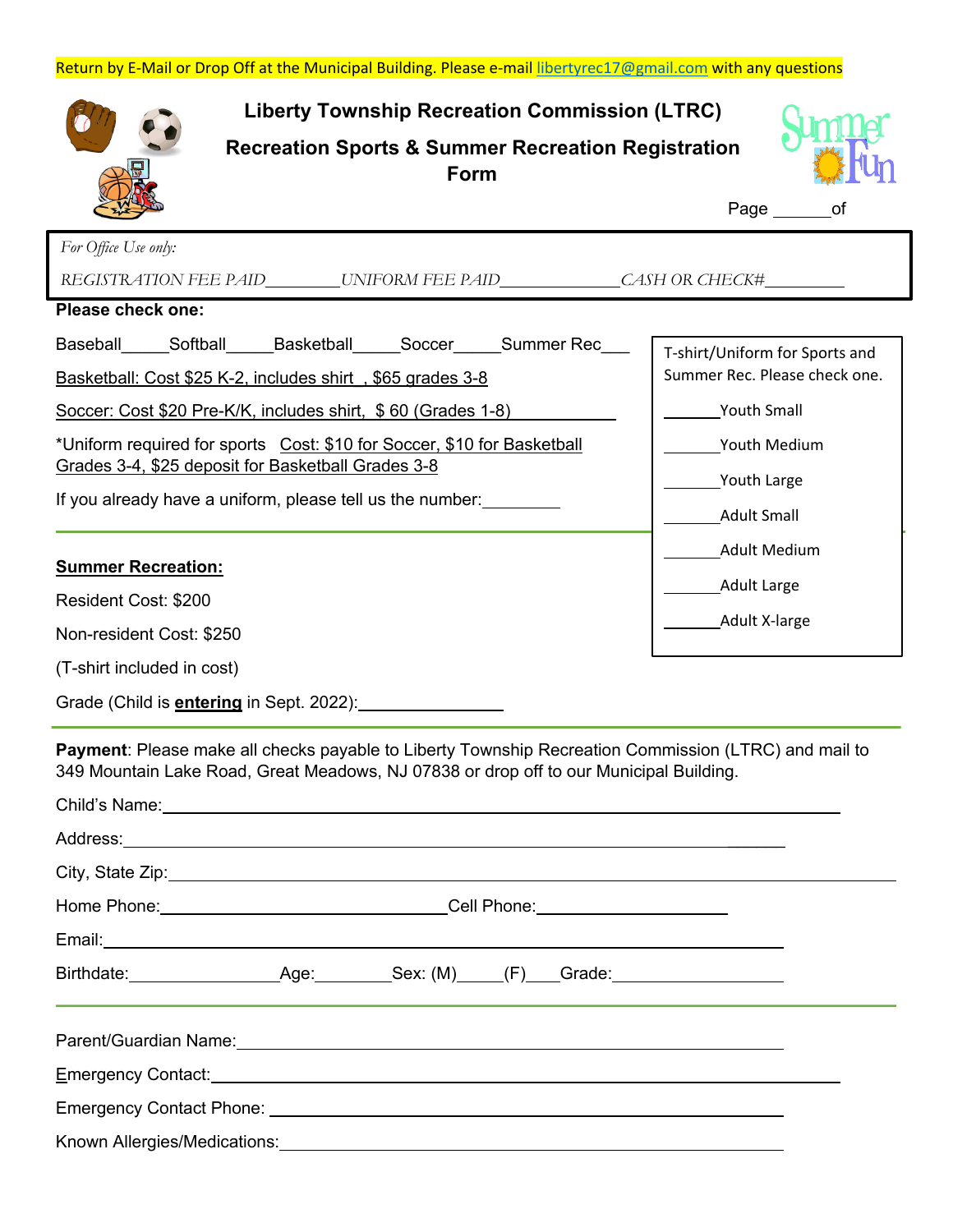## Return by E-Mail or Drop Off at the Municipal Building. Please e-mail libertyrec17@gmail.com with any questions

| Does child possess an inhaler?<br><u> </u>                                                                                                                                                                                     | Does child possess an Epi-Pen?     |  |
|--------------------------------------------------------------------------------------------------------------------------------------------------------------------------------------------------------------------------------|------------------------------------|--|
|                                                                                                                                                                                                                                |                                    |  |
| Doctor's Name: Name: Name and Second Contract of the Second Contract of the Second Contract of the Second Contract of the Second Contract of the Second Contract of the Second Contract of the Second Contract of the Second C |                                    |  |
| Transport to Hospital? YES NO                                                                                                                                                                                                  |                                    |  |
| Please provide an alternate Contact for who you give permission to pick up your child:                                                                                                                                         |                                    |  |
|                                                                                                                                                                                                                                | Phone: <u>____________________</u> |  |

### **Photo Release:**

We may be posting pictures of some of the LTRC activities on the Liberty Township website throughout the program. Please indicate if you give permission for your child's picture to appear on the website. Names will NOT be included with photos. **Yes, I give permission\_\_\_ \_\_\_\_ No, I do not want my child in any photo \_ \_\_\_**

## **Parent Permission & Agreement (Please read before signing below)**

- 1. I will be responsible for transportation of my child to/from games and practices.
- 2. I understand that there are certain risks of injury inherent in the participation in this sport to my child, and I am willing to assume these risks. I hereby waive, release, and hold harmless the organizers, Liberty Township, coaches, referees and all volunteers for any injury that may be suffered by my child in the normal participation of this activity and activities incidental thereto. The LTRC advises the participants in these activities to wear the protective equipment, some of which is supplied. It is mandatory for baseball catchers to wear cups. The LTRC also advises that the parents of a child who wears glasses consider the purchase of protective eyewear.
- 3. The LTRC also advises that children do not get dropped off as spectators without adult supervision.
- 4. I understand that my child may be asked to leave the program if there are any issues of inappropriate behavior.

#### **Parent's Code of Ethics**

- I will not drop off my child without verifying that their coach(s) are present.
- I will not leave my child unsupervised as a player or spectator at any games/practices unless prior arrangements have been made with the coach.
- I hereby pledge to provide positive support, care and encouragement for my child participating in youth sports by following this Parent's Code of Ethics Pledge.
- I will encourage good sportsmanship by demonstrating positive support for ALL players, coaches and officials at every game, practice or other youth sports event.
- I will place the emotional and physical well-being of my child ahead of a personal desire to win. I will insist that my child play in a safe and healthy environment.
- I will support coaches and officials working with my child in order to encourage a positive and enjoyable experience for all.
- I will demand a sports environment for my child that is free of drugs, tobacco and alcohol and will refrain from their use at all youth sports events.
- I acknowledge and remember that the game is for youth not for adults. I will do my very best to make youth sports fun for my child, and his/her teammates.
- I will ask my child to treat other player, coaches, fans and officials with respect regardless of race, sex, creed or ability.
- I promise to help my child enjoy the youth sports experience by doing whatever I can, such as being a respectable fan, assisting with coaching or providing transportation.
- I will require that my child's coach upholds the Coach's Code of Conduct.
- I agree to abide by the rules of all leagues that the LTRC participates in e.g., NWJSA, WCBL, WCGSA, WCBBL, etc., and that all decisions by the league boards are final and binding.

Amended & Adopted January 27, 2009

Signature of Parent/Guardian: Date: Date: Date: Date: Date: Date: Date: Date: Date: Date: Date: Date: Date: Date: Date: Date: Date: Date: Date: Date: Date: Date: Date: Date: Date: Date: Date: Date: Date: Date: Date: Date:

# **Volunteers make these programs possible! Please check any area you can assist.**

Coach Assistant Coach \_\_ Umpire/Referee Team Parent